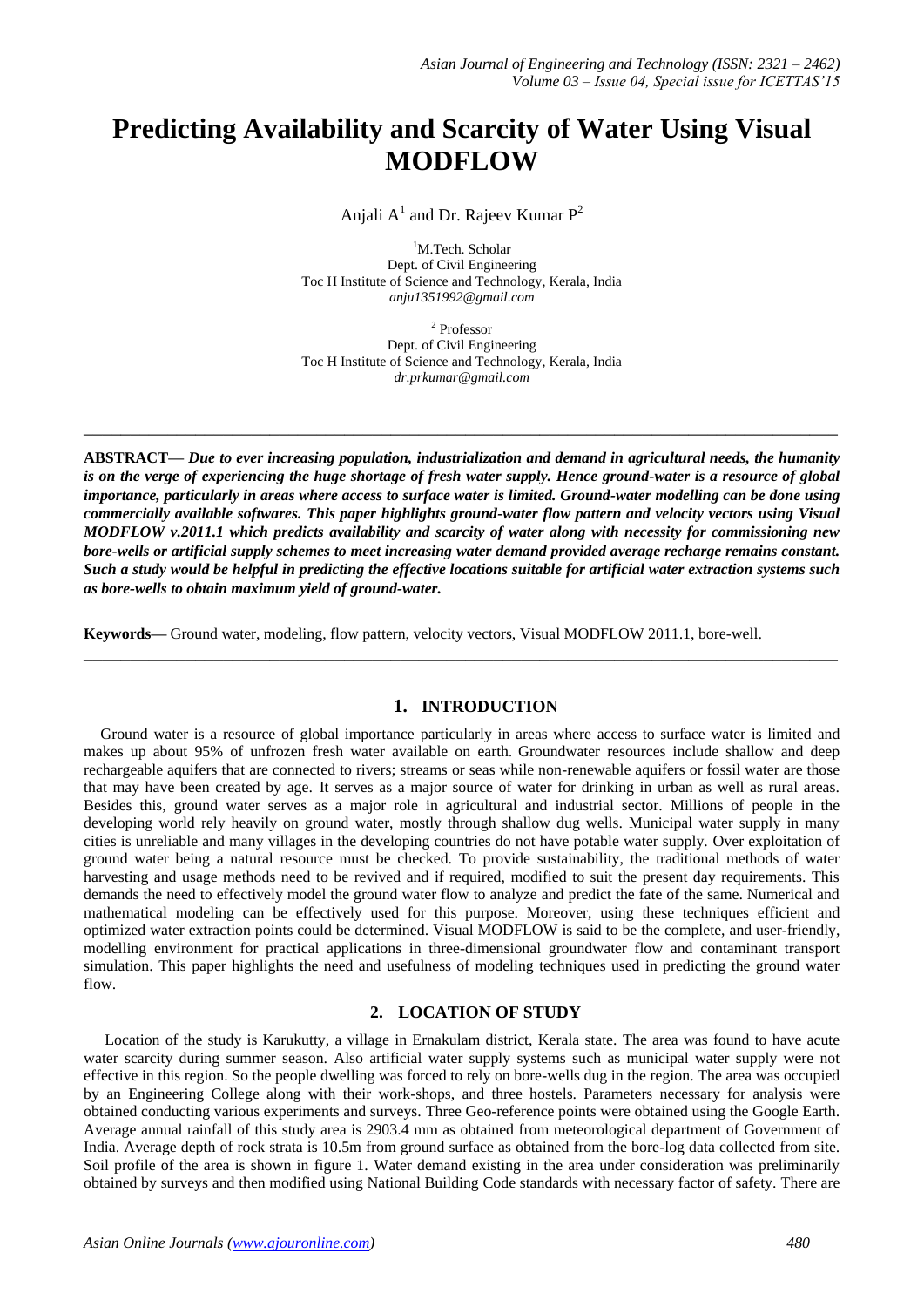four wells; viz-a-viz, 3 bore-wells and 1 open well in the locality. Among these, two bore-wells are commissioned and open-well is used as rainwater harvesting pit. The area had an irrigation canal fed by Ezhattumugham Power project running along its southern boundary.



#### **Figure 1:** Soil Profile

#### **3. GROUND WATER FLOW MODELLING**

 The use of groundwater models can be applied to investigate a wide variety of hydro- geologic conditions. These models are just conceptual descriptions that can describe physical systems using mathematical equations. By mathematically representing a simplified version of a hydro geological system, reasonable alternative scenarios can be predicted, tested, and compared. Groundwater models describe the groundwater flow using mathematical equations based on certain assumptions involving the direction of flow, geometry of the aquifer, the heterogeneity or anisotropy of sediments or bedrock.

Finite-difference based software MODFLOW (Visual MODFLOW v.2011.1) [8] was used to simulate the groundwater flow in the present study. Visual MODFLOW software in groundwater modeling has been universally accepted and well documented in many research journals such as [1] [2] [3] [4] [5] [6] [7]. The interface of Visual MODFLOW has been specifically designed to reduce complexities and increase productivity of three-dimensional models associated with groundwater flow and contaminant transport models. The interface of the software has three sections namely the Input module, the Run module and the Output module. The Input section is used to graphically assign all of the necessary input parameters for building a three-dimensional groundwater flow and contaminant transport model. The input menus represent the basic "model building blocks" and are displayed in a logical order to guide the modeller through the steps necessary to design a groundwater flow and contaminant transport model. The Run section is used to modify the various run-time options for each numeric engine. These include selecting initial head estimates, setting solver parameters, selecting the layer types, activating the re-wetting package, specifying the output controls, etc. Each of these menu selections has default settings, which are capable of running most simulations. The Output section is used to display all of the modelling and calibration results for the groundwater flow, particle tracking, and contaminant transport simulations. The output menus allow you to select, customize, and overlay the various display options for presenting the modelling results. In each of the three sections, the Visual MODFLOW 3D-Explorer can be used for three-dimensional visualization of the groundwater flow and contaminant transport model.

Finite- difference modeling was done for prototype conditions, such as inflow and outflow rates, drawdown, head contours and velocity vectors in an area of 0.12 km2 for 7300 days. When a new model is created, it consists of a rectangular model domain with uniformly spaced grid cells, uniform property values, and initial boundary conditions.

Per capita demand was obtained using National Building Code (2013) [9] which is 480 m<sup>3</sup>/day. Area of the study is 0.12 km<sup>2</sup>. There is an unlined canal marking the south boundary of the area under consideration. Average depth of flow in the canal is 0.8 m. Hydraulic gradient is 0.003. Velocity of flow is 0.00316 m/sec. North, East and West boundaries are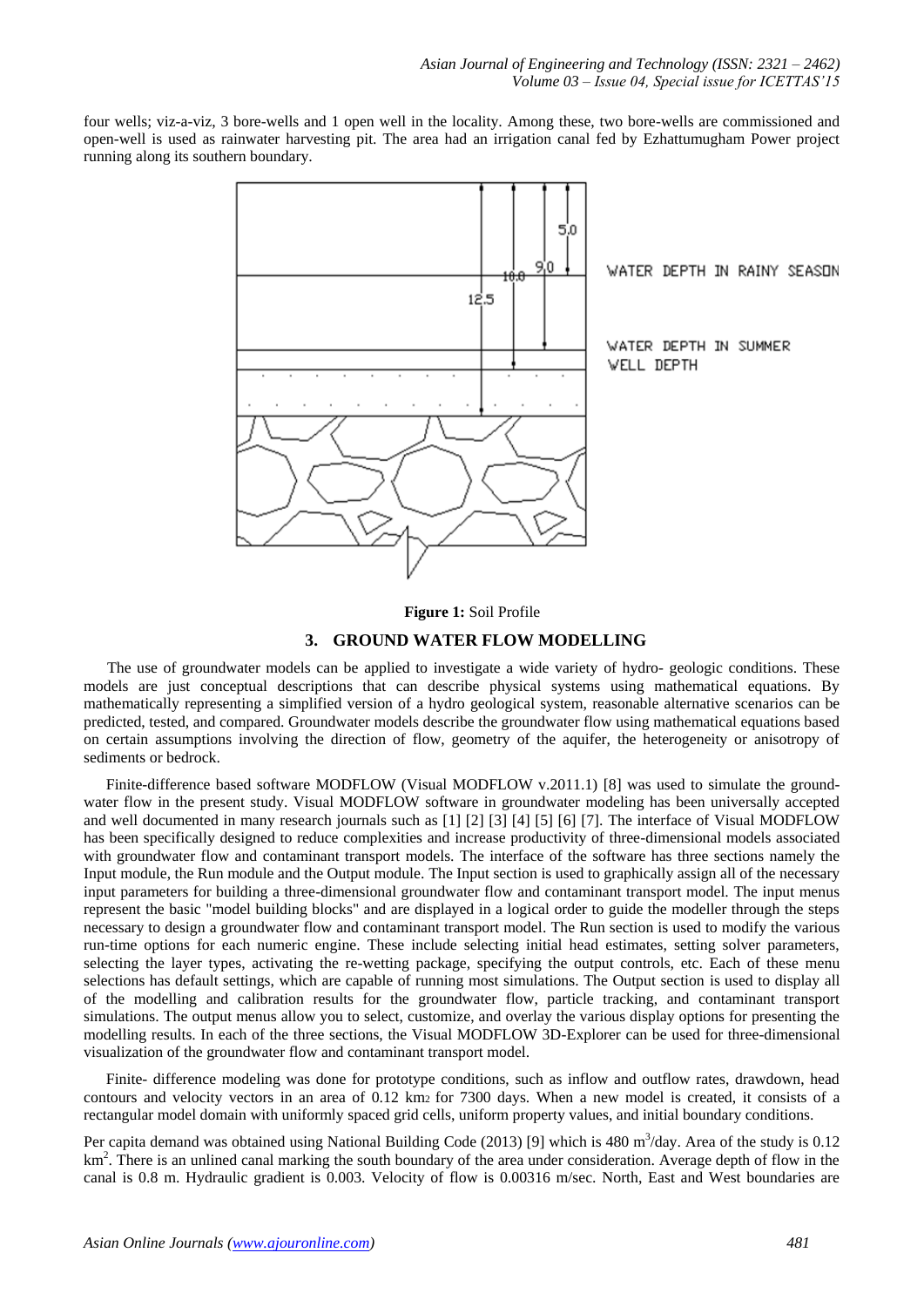considered to be in dry state and hence a constant head is assumed. Eighty two reference points were selected randomly to input their elevations with respect to their Northing and Easting coordinates. The model was generated by inputting necessary parameters as shown in figure 2.



#### **Figure 2:** Input Module

Input parameters based on soil strata, permeability, storativity, conductivity, specific yield, total and effective porosity were selected as shown in table 1. Elevations were imported into the model and kringing method of interpolation was adopted. Recharge and drawdown from the area was also marked by plotting pumping wells at existing locations. The details of bore wells are depicted in table 2. The canal on Southern boundary is a lined during its half way run and hence cells surrounding these areas were inactivated.

| <b>Table 1:</b> Input Parameters |             |                        |                              |                         |  |
|----------------------------------|-------------|------------------------|------------------------------|-------------------------|--|
| <b>Model Properties</b>          |             | <i>Zone</i> 1 Laterite | <b>Zone 2 Weathered Rock</b> | <b>Zone 3 Hard Rock</b> |  |
| Specific storage, $S_s$ (l/m)    |             | $1x10^{-5}$            | $1x10^{-5}$                  | $1x10^{-2}$             |  |
| Specific yield, $S_v$            |             | 0.2                    | 0.2                          | 0.2                     |  |
| Effective porosity               |             | 0.15                   | 0.15                         | 0.15                    |  |
| Total porosity                   |             | 0.3                    | 0.3                          | 0.3                     |  |
| Hydraulic                        | $K_{\rm X}$ | $2x10^{-5}$            | $5x10^{-6}$                  | 5x10                    |  |
| conductivity                     | K.,         | $2x10^{-5}$            | $5x10^{-6}$                  | $5x10^{-7}$             |  |
| (m/sec)                          | в.,         | $2x10^{-6}$            | $5x10^{-7}$                  | $5x10^{-8}$             |  |

| <b>Table 2:</b> Bore-well Specifications |                    |                    |  |  |  |
|------------------------------------------|--------------------|--------------------|--|--|--|
| Well                                     | <b>Bore-well 1</b> | <b>Bore-well 2</b> |  |  |  |
| Diameter (mm)                            | 150                | 50،                |  |  |  |

73.5

Flow direction along with properties of canal was assigned. Built-in automatic mesh generation algorithms enabled a well-behaved, numerically robust discretization. As such, a finite-element model was developed and is depicted in figure 3. A detailed explanation about the modeling can be found in the user's manual for MODFLOW [8]. Inflow and outflow rates were predicted using zone budget and drawdown, head contours and velocity vectors were obtained using MODFLOW 2005 numeric engine [8].

Depth (m)

85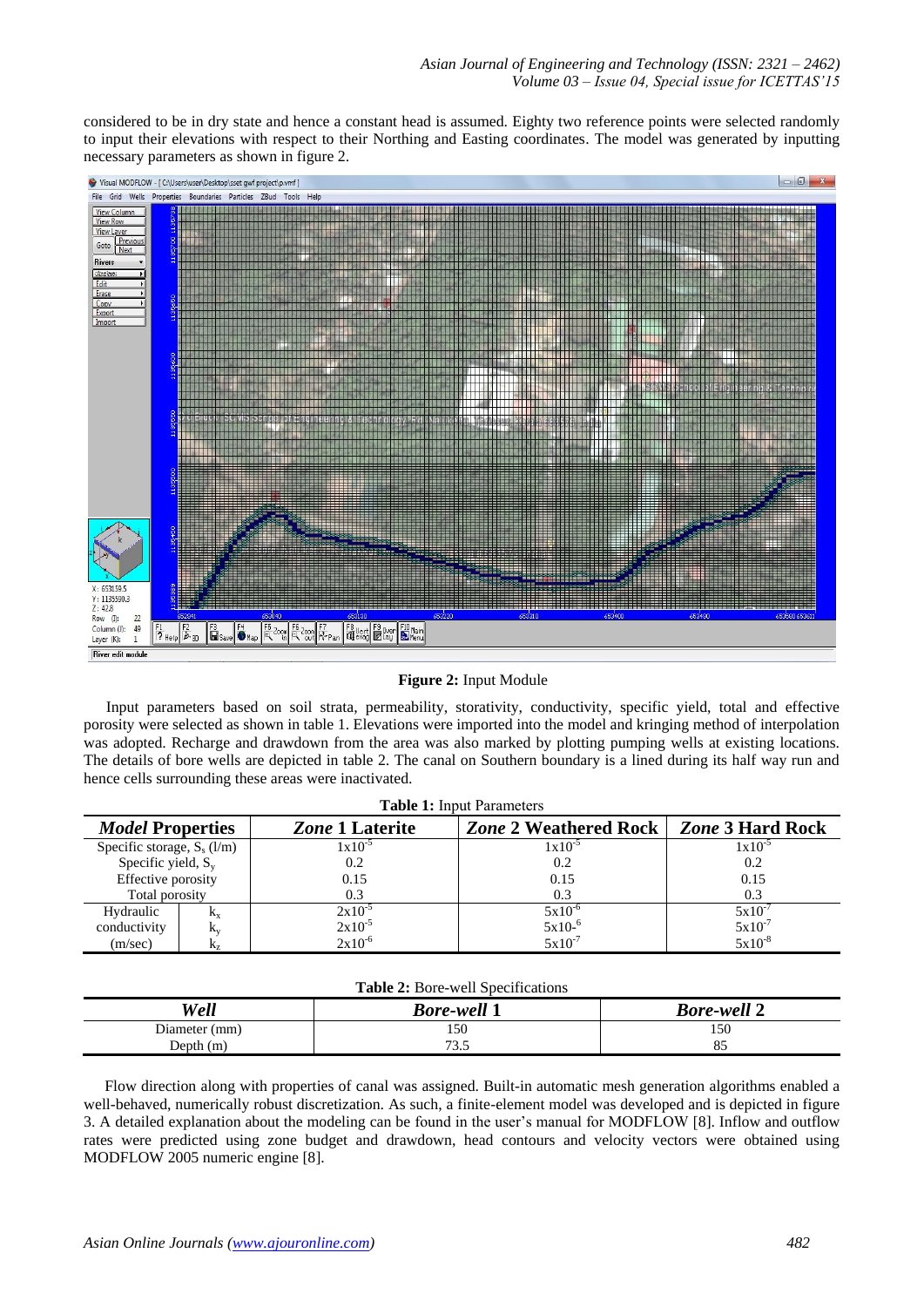#### **4. RESULTS AND DISCUSSIONS**

Ground-water flow modeling was done using prototype conditions and the output file is shown in figure 3. The data related to meteorological, geological and water demands were collected. These data collected were given as inputs to the Visual MODFLOW software and flow pattern and drawdown and velocity vectors were predicted for another 20 years provided the average rainfall remains constant throughout these years. The results obtained from this study predict the availability and scarcity of water and necessity for commissioning new bore-wells or artificial supply schemes to meet the increasing demand in water consumption. Also this study suggests the places were bore-wells could be scientifically dug in order to obtain maximum yield of ground-water. The dry patched obtained near bore-well 1 indicates that it turned dry because of water extraction by persisting demand in the location.

From the figure 3, the Drawdown shading obtained indicates the degree of availability of water in the considered region. In the figure, the blue colour indicates regions of water scarcity. It means that water is available only at a higher depth beneath the mean sea level. Therefore, more wells can be suggested in areas facing the road approaching towards Nalukettu region from entrance of the study location under consideration, where the drawdown is orange-yellowish colored.



**Figure 3:** Draw-down Pattern and Head Contours

# **5. CONCLUDING REMARKS**

Following concluding remarks can be drawn the present study:

- Visual MODFLOW v.2011.1 is an effective tool for ground-water flow modelling.
- Ground-water flow modelling was done for the study location for a period of 20 years.
- Modelling proved that existing groundwater extraction sources are not sufficient to meet existing needs of the location.
- Modelling predicted that more wells can be effectively dug in the study location.
- Study gives result on net draw-down occurring in the area under consideration. This shows that under current conditions, if there is a heavy increase in water demand, new bore-wells should be commissioned at the South-Western regions of the area under consideration.